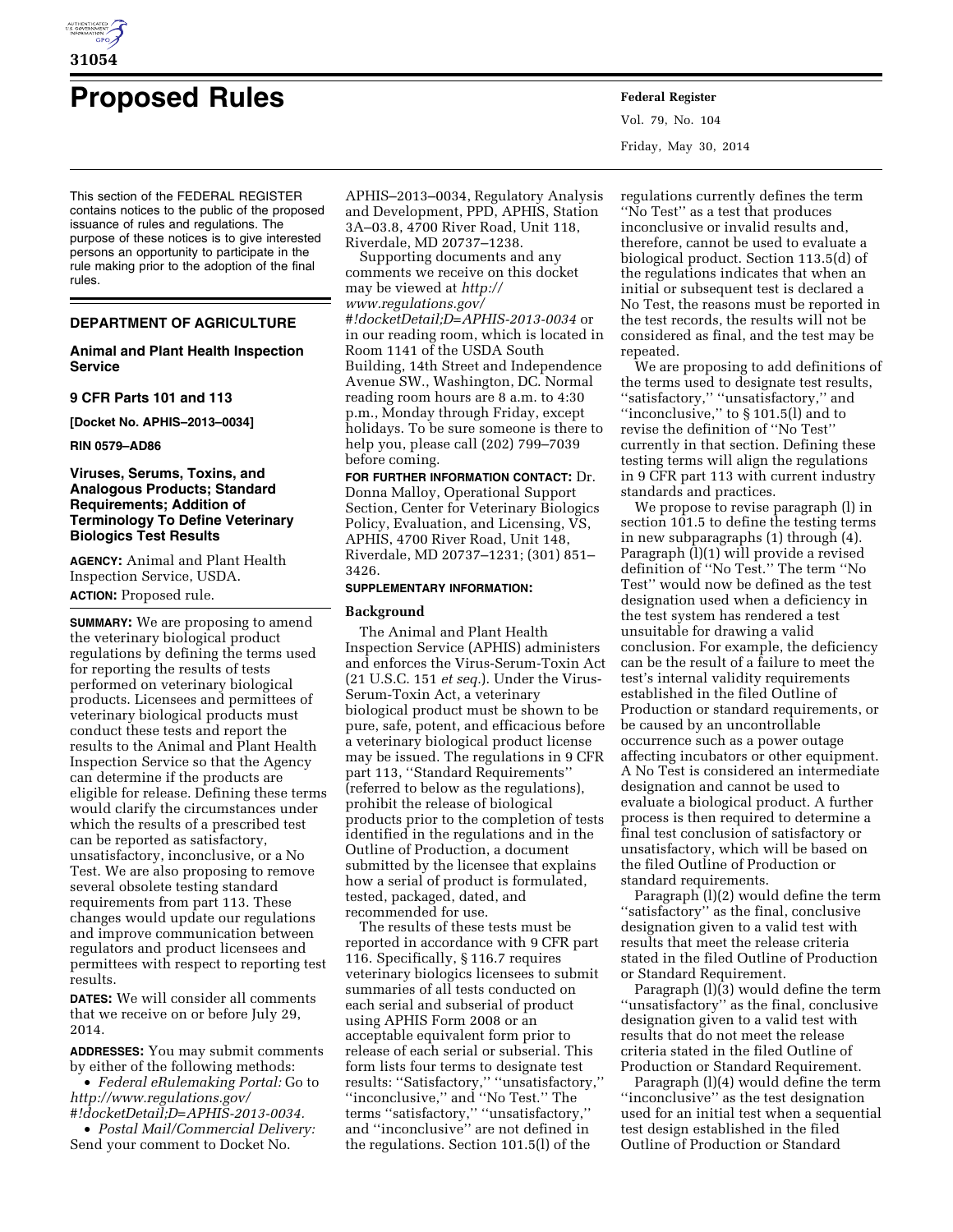Requirement allows further testing if a valid initial test is not satisfactory.

We are also proposing to revise § 113.5(d), which indicates that, when the initial or any subsequent test is declared a No Test, the reasons must be reported in the test records, the results will not be considered as final, and the test may be repeated. We would explain to licensees and permittees what the status of the product serial or subserial would be when the result of the test is designated as satisfactory, unsatisfactory, or inconclusive. When a test is declared satisfactory or unsatisfactory, the test designation would be considered a final conclusion. When the initial or any subsequent test is declared inconclusive, the reasons would have to be reported in the test records, the result would not be considered as a final conclusion, and the test could be repeated. If a test designated inconclusive is not performed again, it would be considered concluded and the final result reported as unsatisfactory.

The definitions we propose are intended to clarify the circumstances under which the results of prescribed tests can be reported as satisfactory, unsatisfactory, inconclusive, or No Test. In some cases, the proposed definitions would change how the test results are reported by licensees and permittees on APHIS Form 2008. We have identified more than 50 specific instances of tests in the regulations in which results designated as inconclusive would be redesignated as No Test based on the proposed definition. As one example, § 113.44(b) outlines the swine safety test procedure and interpretation of the test results:

(b) *Interpretation.* If unfavorable reactions attributable to the product occur in either of the swine during the observation period, the serial or subserial is unsatisfactory. If unfavorable reactions which are not attributable to the product occur, the test shall be declared inconclusive and may be repeated; *Provided,* That, if the test is not repeated, the serial or subserial shall be declared unsatisfactory.

As a result of our proposed changes to this and other tests in part 113, the term ''inconclusive'' in the paragraph above would be replaced by the term ''No Test.'' The procedural steps in many part 113 tests differ depending on whether the test is initially reported as a No Test or is inconclusive. A No Test indicates an invalid test that can be repeated without regard to the initial test. On the other hand, an inconclusive initial test result cannot be disregarded. The interpretation of any subsequent

testing outcomes takes into account the initial inconclusive test result, for example by averaging its results with subsequent tests and using the average to complete subsequent tests.

For a list of instances where we are proposing to redesignate test outcomes from inconclusive to No Test, please see the proposed amendatory text below.

We are also proposing to remove §§ 113.201, 113.202, 113.203, 113.211, 113.213, and 113.214 from the regulations. These standards, which involve testing on live animals, are no longer used by the industry because newer testing methods are available.

# **Executive Order 12866 and Regulatory Flexibility Act**

This proposed rule has been determined to be not significant for the purposes of Executive Order 12866 and, therefore, has not been reviewed by the Office of Management and Budget.

In accordance with the Regulatory Flexibility Act, we have analyzed the potential economic effects of this action on small entities. The analysis is summarized below. Copies of the full analysis are available by contacting the person listed under **FOR FURTHER INFORMATION CONTACT** or on the Regulations.gov Web site (see **ADDRESSES** above for instructions for accessing Regulations.gov).

APHIS is proposing to amend the regulations in order to better define the terminology used when reporting the results of tests performed on veterinary biological products, thereby bringing the regulations up to date with current industry standards.

The proposed changes would clarify when the results of a prescribed test can be reported as satisfactory, unsatisfactory, inconclusive, or can be designated as a No Test. The definitional changes would improve communication between APHIS and the regulated industry, and enable APHIS to more efficiently process the release of a tested product using current industry standards for reporting of test results.

There are about 330 firms in the United States that manufacture biological products. It is not known how many of these firms are engaged in manufacturing biologic products specifically for veterinary purposes. The Small Business Administration (SBA) standard for a small business in this industry is a firm with not more than 500 employees; the average firm in this industry has 93 employees. While most firms that would be affected by this rule are small, the proposed changes would not impose a financial burden on them, but rather help make the product approval process timelier.

Under these circumstances, the Administrator of the Animal and Plant Health Inspection Service has determined that this action would not have a significant economic impact on a substantial number of small entities.

#### **Executive Order 12372**

This program/activity is listed in the Catalog of Federal Domestic Assistance under No. 10.025 and is subject to Executive Order 12372, which requires intergovernmental consultation with State and local officials. (See 7 CFR part 3015, subpart V.)

#### **Executive Order 12988**

This proposed rule has been reviewed under Executive Order 12988, Civil Justice Reform. It is not intended to have retroactive effect. This rule would not preempt any State or local laws, regulations, or policies where they are necessary to address local disease conditions or eradication programs. However, where safety, efficacy, purity, and potency of biological products are concerned, it is the Agency's intent to occupy the field. This includes, but is not limited to, the regulation of labeling. Under the Act, Congress clearly intended that there be national uniformity in the regulation of these products. There are no administrative proceedings which must be exhausted prior to a judicial challenge to the regulations under this rule.

#### **Paperwork Reduction Act**

This proposed rule contains no new information collection or recordkeeping requirements under the Paperwork Reduction Act of 1995 (44 U.S.C. 3501 *et seq.*).

#### **List of Subjects**

#### *9 CFR Part 101*

Animal biologics.

#### *9 CFR Part 113*

Animal biologics, Exports, Imports, Reporting and recordkeeping requirements.

Accordingly, we propose to amend 9 CFR parts 101 and 113 as follows:

#### **PART 101—DEFINITIONS**

■ 1. The authority citation for part 101 continues to read as follows:

**Authority:** 21 U.S.C. 151–159; 7 CFR 2.22, 2.80, and 371.4.

■ 2. In § 101.5, paragraph (l) is revised to read as follows:

#### **§ 101.5 Testing terminology.**

\* \* \* \* \* (l) *Test results.* Terms used to designate testing results are as follows: